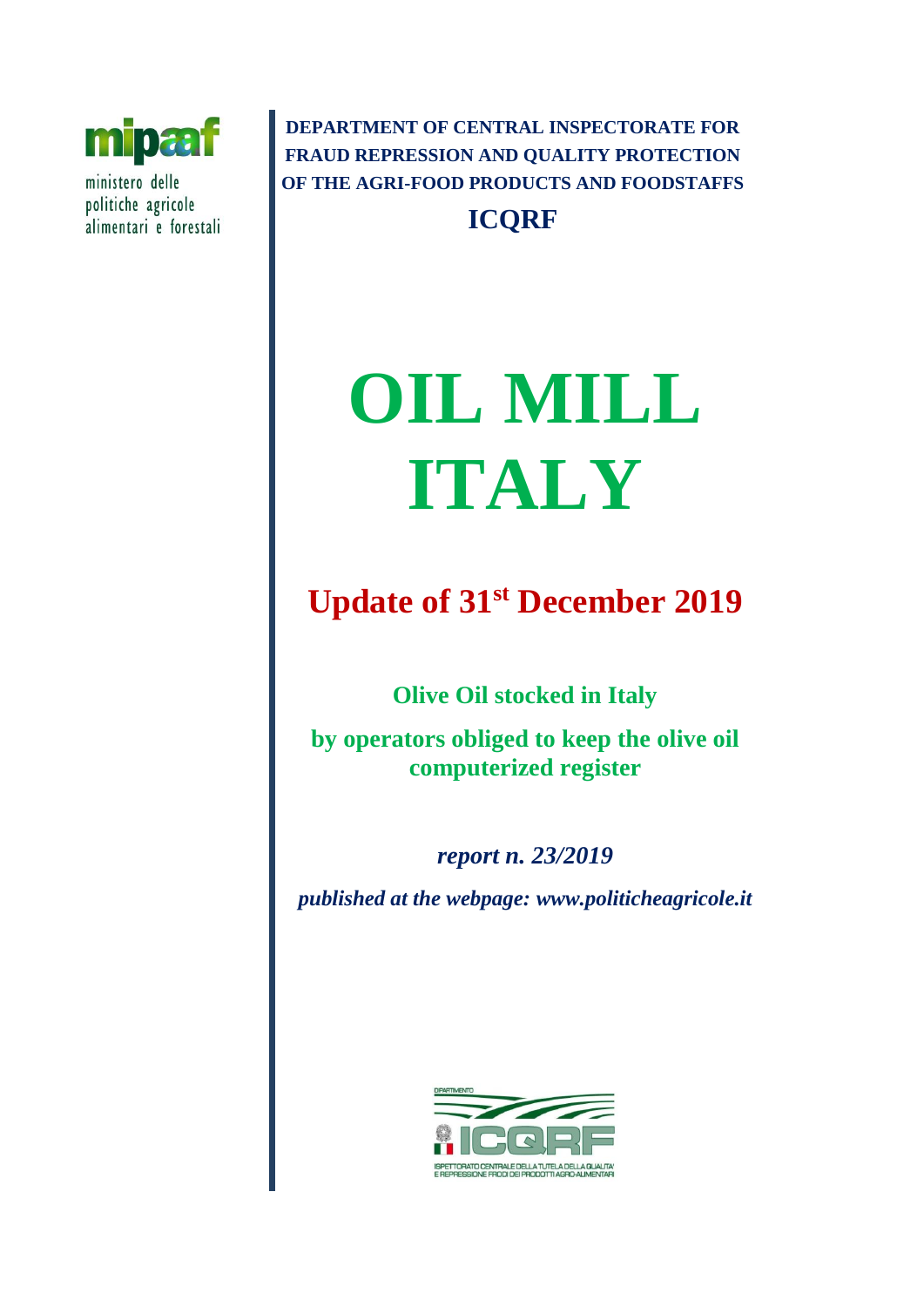## **Oil mill Italy at 31st December 2019**

The Report is drawn up by the ICQRF on data recorded in the olive oil computerized registers (RTO).

On December 31, 2019, the operators present in the online olive oil register were 23,090, representative of 25,389 active premises.

The quantity of olive oil stocked in Italy on December 31, 2019 by the parties responsible for maintaining the RTO is **299,317 tons**, of which **278,819 are in bulk**.

## **1.Summary**

The stocks of olive oil in Italy on December 31, 2019 is **299,317 tons**. Over two thirds are Extra Virgin Olive Oil (EVO). Among the EVO oil, the 65% (134,636 tons) is of Italian origin while the 31% is of EU origin. The extra-EU olive oil stocks (just 5,352 tons) and blend olive oils (3,529 tons) are marginal.

| Table 1. Olive oil stocks in Italy by category and origin |  |  |  |  |  |  |  |  |
|-----------------------------------------------------------|--|--|--|--|--|--|--|--|
|-----------------------------------------------------------|--|--|--|--|--|--|--|--|

| <b>OLIVE OIL</b>                | Olive Oil in<br>bulk(t) | Olive oil packaged<br>(t) | Total (t) | $\frac{0}{0}$ |
|---------------------------------|-------------------------|---------------------------|-----------|---------------|
| <b>EVO</b> oil                  | 191.318                 | 16.149                    | 207.467   | 69,3%         |
| <b>Italian</b>                  | 128.394                 | 6.243                     | 134.636   | 45,0%         |
| EU                              | 55.362                  | 8.587                     | 63.949    | 21,4%         |
| Extra EU                        | 5.312                   | 41                        | 5.352     | 1,8%          |
| <b>Blend</b>                    | 2.251                   | 1.279                     | 3.529     | 1,2%          |
| Virgin olive oil                | 5.968                   | 145                       | 6.113     | 2,0%          |
| <b>Italian</b>                  | 3.055                   | 136,0                     | 3.191     | 1,1%          |
| EU                              | 2.648                   | 8,6                       | 2.657     | 0,9%          |
| Extra EU                        | 252                     | $\mathcal{I}$             | 253       | 0,1%          |
| <b>Blend</b>                    | 13                      | $\theta$                  | 13        | $0.0\%$       |
| Lampante olive oil              | 27.143                  | ٠                         | 27.143    | 9,1%          |
| Olive oil and refined olive oil | 11.632                  | 2.986                     | 14.617    | 4,9%          |
| Pomace olive oil                | 29.100                  | 1.217                     | 30.318    | 10,1%         |
| Olive oil to be classified      | 13.659                  | $\blacksquare$            | 13.659    | 4,6%          |
| <b>ITALY</b>                    | 278.819                 | 20.498                    | 299.317   | 100%          |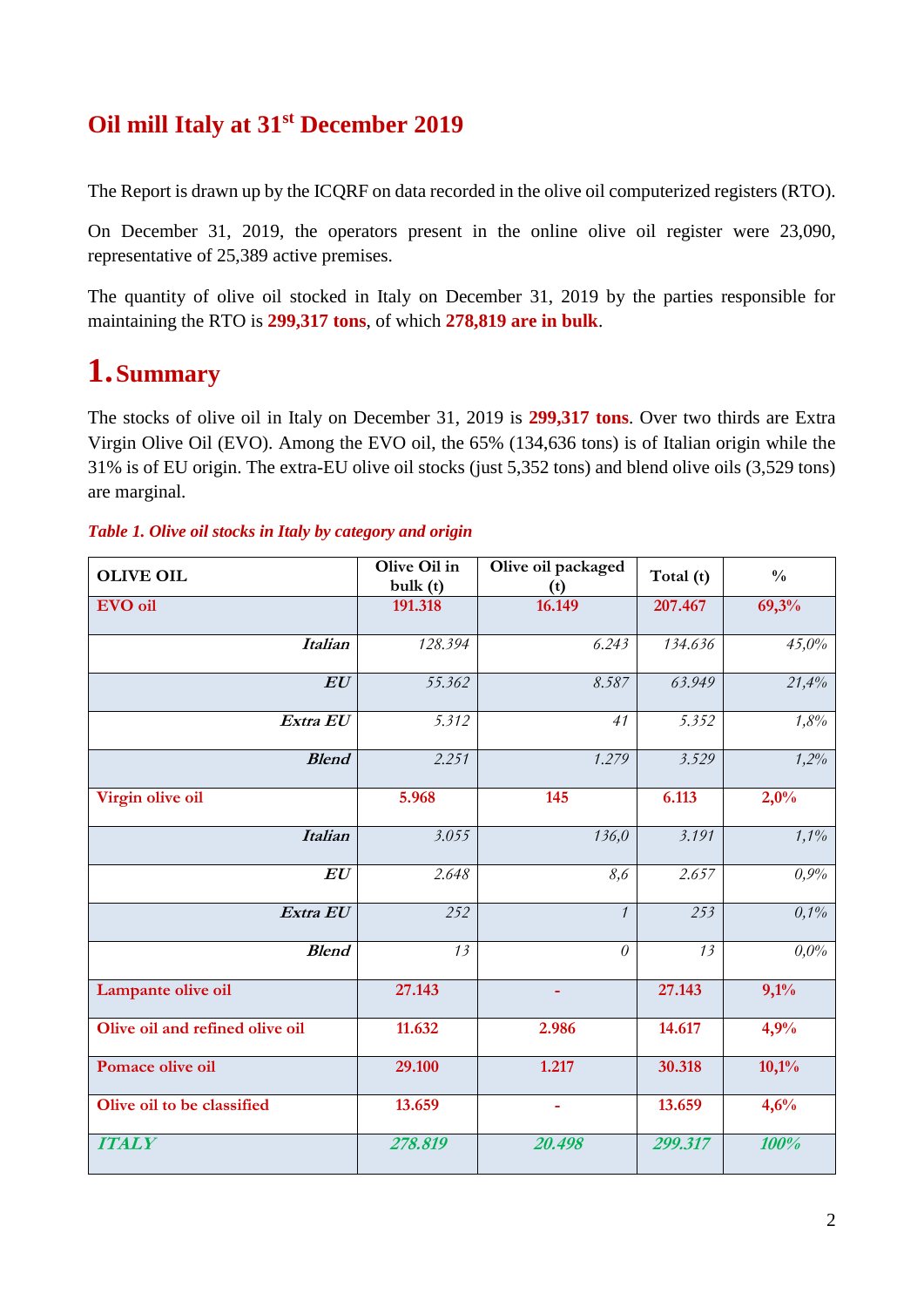## **2.Olive oil stocked in Italy**



*Figure 1. Trend of the national stock of olive oil by category: 30 November 2018 – 31 December 2019*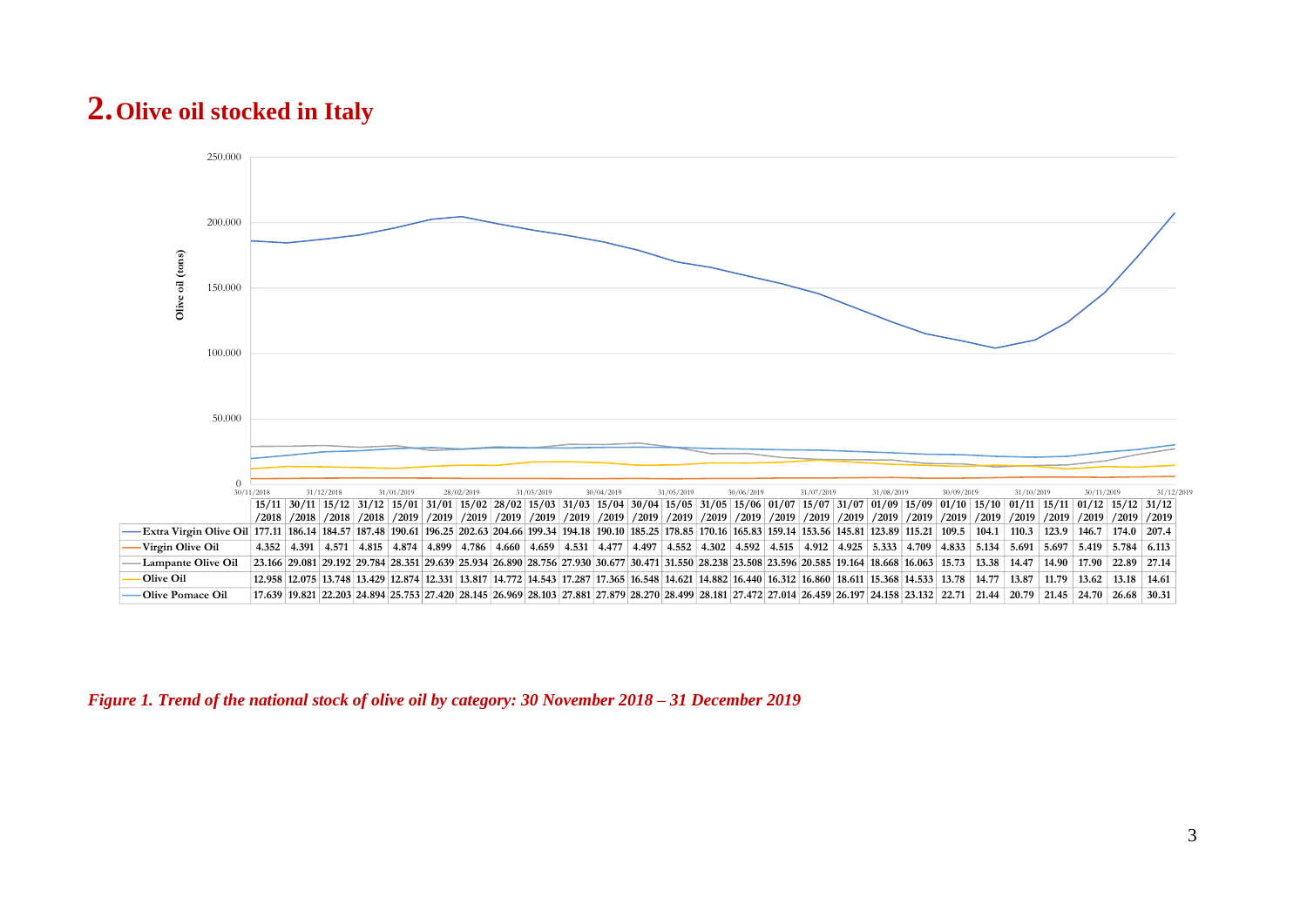

*Figure 2. Olive oil stocks by category*

1

### **Where is physically stocked the olive oil in Italy?**

Over half of the national oil stock (58%) is present in the regions of southern Italy, with the significant contribution of the regions Puglia and Calabria (39.6 and 11.7%, respectively). At the provincial level, 17% of olive oil is stocked in the province of Bari, 10% in the Barletta-Andria-Trani province and 7% in the province of Perugia.



*Figure 3. Olive oil stocks by Geographic area*<sup>1</sup>

<sup>&</sup>lt;sup>1</sup> The allocation of the Regions in the geographical areas follows the ISTAT scheme: North: Piedmont, Valle d'Aosta, Liguria, Lombardy, Trentino-Alto Adige, Veneto, Friuli - Venezia Giulia, Emilia-Romagna; Center: Tuscany, Umbria, Marche, Lazio; South: Abruzzo, Molise, Campania, Puglia, Basilicata, Calabria; Islands: Sicily, Sardinia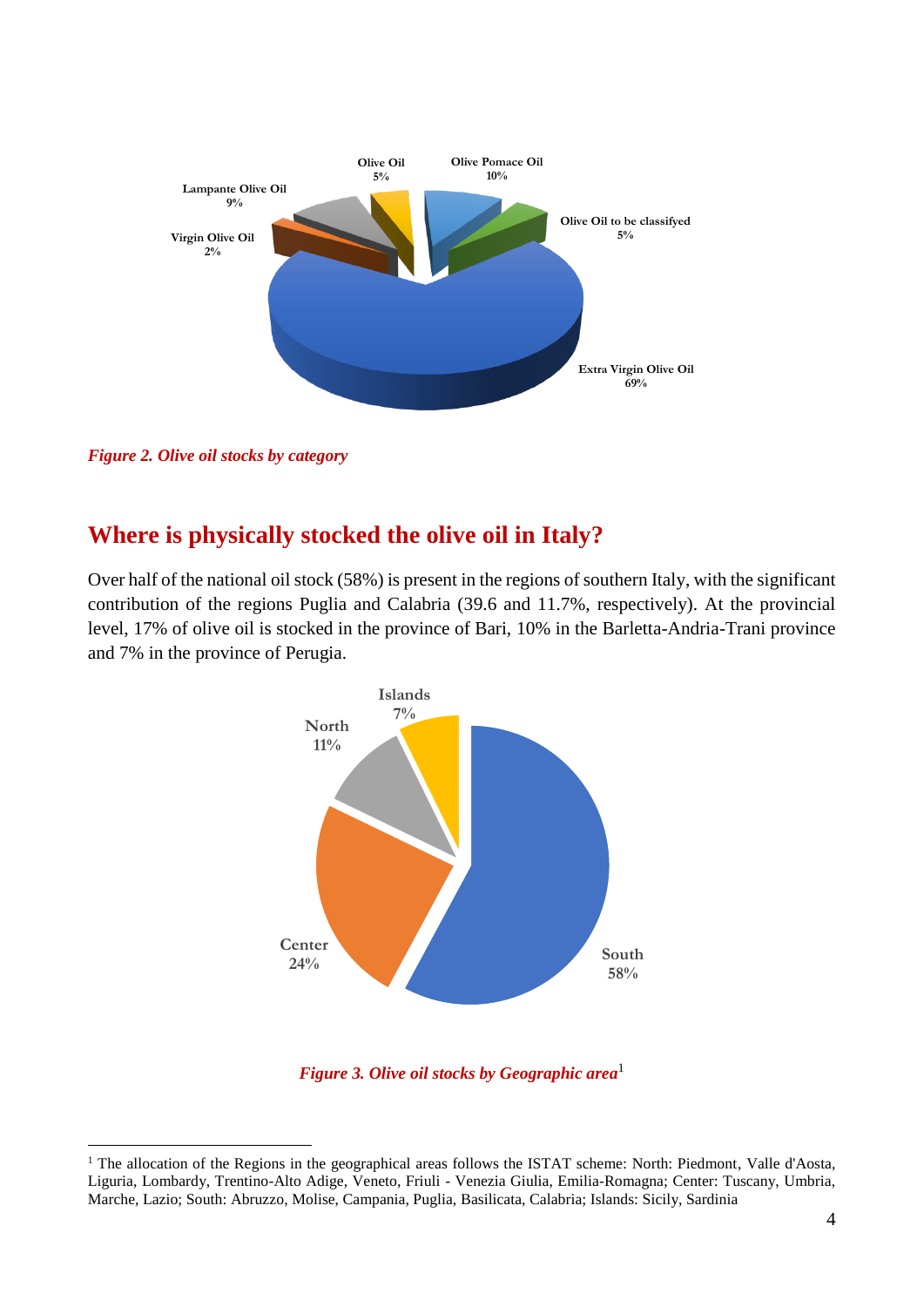

*Figure 4. Olive oil stocks by Region*



*Figure 5. Olive oil stocks by Province*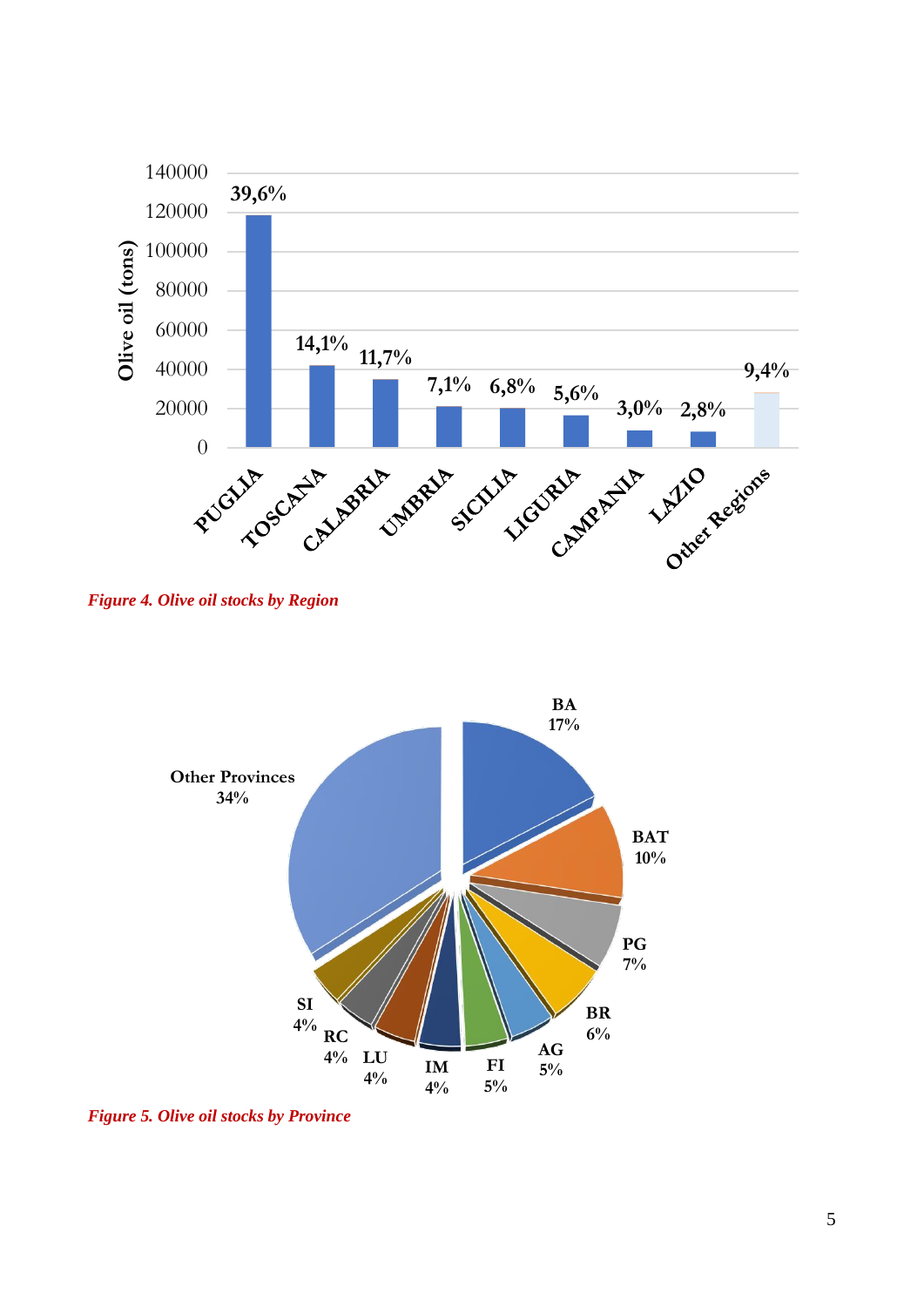| Geographic<br>Area | EVO oil | Virgin<br>olive oil | Lampante<br>olive oil | Olive oil and<br>refined olive<br>oil | Pomace<br>olive oil | Olive oil to be<br>classified | Total   |
|--------------------|---------|---------------------|-----------------------|---------------------------------------|---------------------|-------------------------------|---------|
| South              | 108.535 | 5.165               | 22.975                | 3.514                                 | 20.064              | 13.001                        | 173.254 |
| Center             | 58.907  | 566                 | 1.560                 | 6.967                                 | 4.285               | 330                           | 72.615  |
| <b>North</b>       | 24.068  | 262                 | 2.407                 | 4.043                                 | 761                 | 92                            | 31.634  |
| <b>Islands</b>     | 15.957  | 120                 | 202                   | 94                                    | 5.207               | 236                           | 21.815  |
| <b>ITALY</b>       | 207.467 | 6.113               | 27.143                | 14.617                                | 30.318              | 13.659                        | 299.317 |

#### *Table 2. Olive oil stocks by Geographic Area and category. Data in tons*

At the regional level, the top 5 regions (Puglia, Tuscany, Calabria, Umbria and Sicily) hold 79% of the total national stock. Calabria, however, differs from other regions in the stock of lampante olive oil, which represents 23% of the regional stock of olive oils and 30% of the national stock of lampante olive oil. This category of oil is concentrated, at regional level, in the province of Reggio Calabria (6,477 tons, equal to 79.5% of the regional stock and 23.9% of the national stock of lampante oil).

| <b>Region</b>     | EVO oil | <b>Virgin</b><br>olive oil | Lampante<br>olive oil    | Olive oil<br>and<br>refined<br>olive oil | <b>Pomace</b><br>olive oil | Olive oil to be<br>classified | <b>Total</b> |
|-------------------|---------|----------------------------|--------------------------|------------------------------------------|----------------------------|-------------------------------|--------------|
| <b>PUGLIA</b>     | 80.767  | 4.114                      | 13.925                   | 2.030                                    | 11.518                     | 6.099                         | 118.453      |
| <b>TOSCANA</b>    | 34.293  | 193                        | 1.020                    | 5.071                                    | 1.426                      | 104                           | 42.107       |
| <b>CALABRIA</b>   | 15.937  | 844                        | 8.148                    | 250                                      | 3.890                      | 5.967                         | 35.035       |
| <b>UMBRIA</b>     | 16.424  | 354                        | 530                      | 1.589                                    | 2.348                      | 17                            | 21.261       |
| <b>SICILIA</b>    | 14.673  | 113                        | 199                      | 57                                       | 5.193                      | 146                           | 20.382       |
| <b>LIGURIA</b>    | 11.602  | 150                        | 2.362                    | 2.395                                    | 136                        | 54                            | 16.701       |
| <b>CAMPANIA</b>   | 5.403   | 165                        | 27                       | 632                                      | 1.993                      | 707                           | 8.928        |
| <b>LAZIO</b>      | 7.396   | 15                         | 7                        | 304                                      | 509                        | 176                           | 8.407        |
| <b>ABRUZZO</b>    | 4.252   | 19                         | 841                      | 549                                      | 1.276                      | 52                            | 6.989        |
| E. ROMAGNA        | 4.115   | 35                         | $\Omega$                 | 664                                      | 342                        | $\mathfrak{D}$                | 5.159        |
| <b>LOMBARDIA</b>  | 3.192   | 68                         | 42                       | 737                                      | 94                         | 24                            | 4.158        |
| <b>PIEMONTE</b>   | 2.916   | $\Omega$                   | $\overline{\phantom{a}}$ | 172                                      | 186                        | $\mathbf{1}$                  | 3.274        |
| <b>BASILICATA</b> | 1.382   | 12                         | 31                       | 49                                       | 1.385                      | 90                            | 2.949        |
| <b>VENETO</b>     | 2.079   | 8                          | $\mathbf{1}$             | 74                                       | 1                          | 5                             | 2.169        |
| <b>SARDEGNA</b>   | 1.284   | 7                          | $\overline{c}$           | 37                                       | 14                         | 90                            | 1.433        |
| <b>MOLISE</b>     | 795     | 11                         | $\overline{c}$           | $\overline{4}$                           | $\overline{2}$             | 87                            | 900          |
| <b>MARCHE</b>     | 795     | $\overline{4}$             | $\overline{\mathbf{3}}$  | 3                                        | 3                          | 33                            | 839          |
| TRENTINO A.A.     | 99      | $\overline{0}$             | $\mathbf{1}$             | $\Omega$                                 | $\mathbf{1}$               | $\theta$                      | 102          |
| FRIULI V.G.       | 65      | $\mathbf{1}$               |                          | $\Omega$                                 |                            | 6                             | 72           |
| <b>ITALY</b>      | 207.467 | 6.113                      | 27.143                   | 14.617                                   | 30.318                     | 13.659                        | 299.317      |

#### *Table 3. Olive oil stocks by Region and category. Data in tons*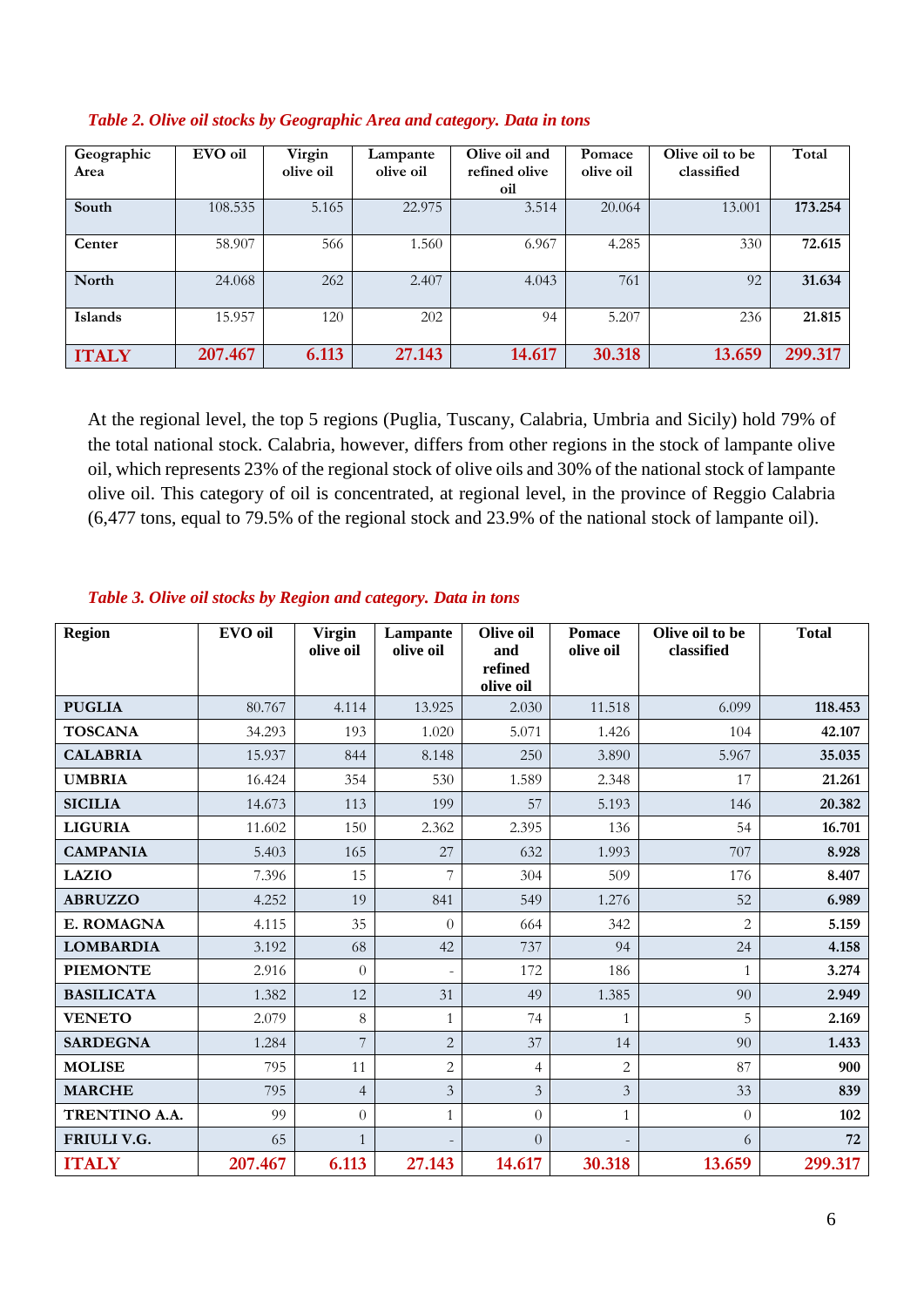| <b>Province</b>                  | EVO oil | Virgin olive<br>oil | Lampante<br>olive oil | Olive oil<br>and refined<br>olive oil | <b>Pomace</b><br>olive oil | Olive oil to be<br>classified | <b>Total</b> |
|----------------------------------|---------|---------------------|-----------------------|---------------------------------------|----------------------------|-------------------------------|--------------|
| <b>BARI</b>                      | 33.893  | 1.835               | 4.577                 | 1.864                                 | 6.584                      | 2.493                         | 51.246       |
| <b>BARLETTA-</b>                 | 26.920  | 242                 | 859                   | 106                                   | 2.792                      | 53                            | 30.971       |
| <b>ANDRIA-TRANI</b>              |         |                     |                       |                                       |                            |                               |              |
| <b>PERUGIA</b>                   | 15.652  | 347                 | 530                   | 1.566                                 | 2.340                      | 8                             | 20.443       |
| <b>BRINDISI</b>                  | 6.804   | 1.230               | 6.589                 | $\overline{30}$                       | 2.047                      | 1.491                         | 18.191       |
| <b>AGRIGENTO</b>                 | 8.891   | 77                  | $\mathbf{1}$          | 31                                    | 4.480                      | 29                            | 13.508       |
| <b>FIRENZE</b>                   | 10.970  | 8                   | 6                     | 968                                   | 1.042                      | 22                            | 13.016       |
| <b>IMPERIA</b>                   | 8.340   | 23                  | 2.351                 | 2.062                                 | 27                         | 42                            | 12.846       |
| <b>LUCCA</b>                     | 7.994   | $\mathbf{1}$        | 958                   | 3.647                                 | 210                        | 7                             | 12.816       |
| <b>REGGIO</b><br><b>CALABRIA</b> | 1.677   | $\overline{510}$    | 6.477                 | 69                                    | 1.086                      | 1.964                         | 11.783       |
| <b>SIENA</b>                     | 10.976  | 169                 | 16                    | 398                                   | 123                        | 12                            | 11.694       |
| <b>FOGGIA</b>                    | 9.830   | 17                  | 10                    | 10                                    | 55                         | 744                           | 10.666       |
| <b>CATANZARO</b>                 | 7.479   | 68                  | 327                   | $\overline{2}$                        | 198                        | 1.517                         | 9.591        |
| <b>COSENZA</b>                   | 3.125   | 88                  | 253                   | 20                                    | 1.237                      | 1.738                         | 6.461        |
| <b>ROMA</b>                      | 4.647   | 9                   | $\mathbf{1}$          | 109                                   | 46                         | 36                            | 4.848        |
| <b>LECCE</b>                     | 1.883   | 605                 | 1.480                 | $\mathbf{1}$                          | 38                         | 439                           | 4.446        |
| <b>VIBO VALENTIA</b>             | 1.191   | 173                 | 1.085                 | 10                                    | 1.347                      | 629                           | 4.434        |
| <b>GENOVA</b>                    | 2.975   | 125                 | 10                    | 298                                   | 104                        | $\overline{4}$                | 3.516        |
| <b>SALERNO</b>                   | 1.516   | 162                 | 26                    | 32                                    | 1.235                      | 518                           | 3.489        |
| <b>CHIETI</b>                    | 3.234   | 17                  | $\overline{8}$        | $\overline{5}$                        | 22                         | $\overline{24}$               | 3.310        |
| <b>CUNEO</b>                     | 2.895   | $\bar{a}$           | $\frac{1}{2}$         | 170                                   | 185                        | $\omega$                      | 3.251        |
| <b>TERAMO</b>                    | 469     | $\overline{3}$      | 832                   | 543                                   | 1.254                      | 11                            | 3.112        |
| <b>TRAPANI</b>                   | 2.860   | $\overline{4}$      | 158                   | $\overline{4}$                        | 80                         | $\theta$                      | 3.107        |
| <b>Other Provinces</b>           | 33.245  | 400                 | 588                   | 2.674                                 | 3.787                      | 1.877                         | 42.573       |
| <b>ITALY</b>                     | 207.467 | 6.113               | 27.143                | 14.617                                | 30.318                     | 13.659                        | 299.317      |

#### *Table 4. Olive oil stocks by Province and category. Data in tons*

At provincial level, it is clear a significant concentration of olive oil stocks: in only 11 provinces are stocked over two thirds of the Italian olive oil stocks. Among these provinces, there are five from the central-northern Italy: Perugia, Florence, Imperia, Lucca and Siena. The province of Barletta-Andria-Trani, a historic Italian olive production area, with 30,971 tons of olive oil, is second after the province of Bari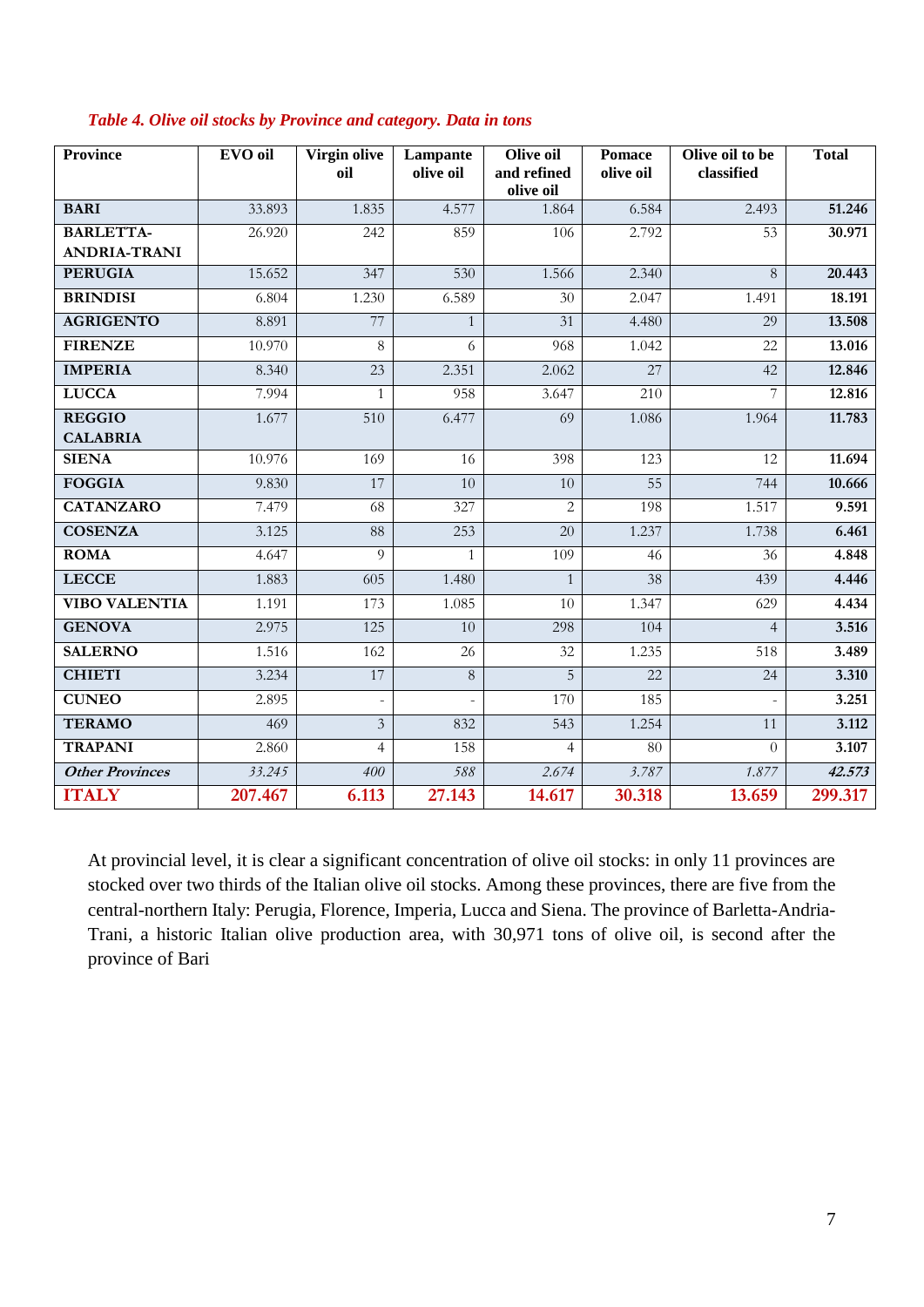## **3.Which olive oil in the olive mill Italy?**

Despite the large number of GIs present (47), out of a total of 20.4 million litres of GI olive oil in stock, 4 names represent 74.9% of the total stocks and the first 20 names 96.8% of the total GIs olive oil stocked in Italy.

Overall, the PDO / PGI olive oil in stock is equal to 6.3% of the total olive oil stocked in Italy and represents 9.1% of the stored EVO oil.

#### *Table 5. PDO and PGI olive oil stocks*

|                |                            | <b>Litres</b> | $\frac{0}{0}$ |
|----------------|----------------------------|---------------|---------------|
| $\mathbf{1}$   | <b>TERRA DI BARI</b>       | 8.994.849     | 44,0%         |
| $\overline{2}$ | <b>VAL DI MAZARA</b>       | 2.455.075     | 12,0%         |
| 3              | <b>TOSCANO</b>             | 2.261.830     | $11,1\%$      |
| $\overline{4}$ | <b>SICILIA</b>             | 1.603.927     | 7,8%          |
| 5              | <b>OLIO DI CALABRIA</b>    | 1.185.711     | 5,8%          |
| 6              | <b>UMBRIA</b>              | 664.371       | 3,3%          |
| 7              | <b>DAUNO</b>               | 479.504       | 2,3%          |
| 8              | <b>VALLI TRAPANESI</b>     | 361.849       | 1,8%          |
| 9              | <b>RIVIERA LIGURE</b>      | 291.196       | 1,4%          |
| 10             | <b>SARDEGNA</b>            | 205.682       | 1,0%          |
| 11             | <b>MONTI IBLEI</b>         | 202.063       | $1,0\%$       |
| 12             | <b>SABINA</b>              | 163.768       | 0,8%          |
| 13             | <b>GARDA</b>               | 154.625       | 0,8%          |
| 14             | <b>COLLINE SALERNITANE</b> | 136.438       | 0,7%          |
| 15             | <b>COLLINA DI BRINDISI</b> | 114.457       | 0,6%          |
| 16             | <b>LAMETIA</b>             | 112.438       | 0,6%          |
| 17             | <b>VENETO</b>              | 111.766       | 0,5%          |
| 18             | <b>CILENTO</b>             | 102.065       | 0,5%          |
| 19             | <b>CHIANTI CLASSICO</b>    | 93.777        | 0,5%          |
| 20             | <b>VALLE DEL BELICE</b>    | 79.441        | 0,4%          |
|                | Other PDO/PGI              | 660.987       | 3,2%          |
|                | <b>Total PDO/PGI</b>       | 20.435.820    | 100,0%        |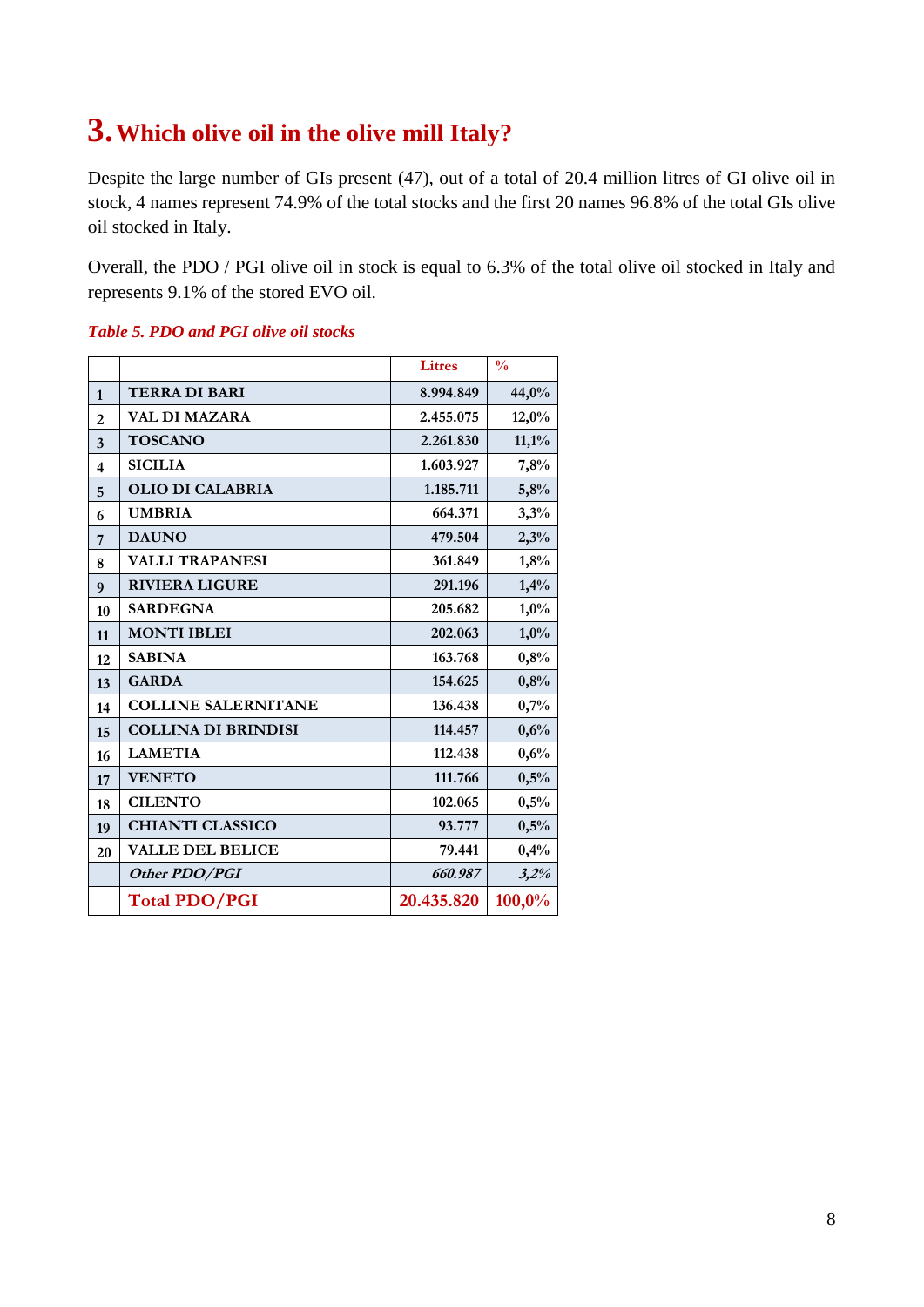**The total stock of "extra virgin olive oil" and "virgin olive oil" from organic farming amounts to 35,340 tons, almost exclusively EVO (99.7%).** It is a relevant figure since the EVO Bio constitutes 17.0% of the overall EVO stocked in Italy.

|                  | Organic EVO oil | <b>Organic Virgin</b><br>olive oil | Total organic<br>olive oil | $\frac{0}{0}$ |
|------------------|-----------------|------------------------------------|----------------------------|---------------|
| EVO oil          | 33.675,9        | 1.569,0                            | 35.244,9                   | 99,7%         |
| <i>Italian</i>   | 28.096,5        | 955,3                              | 29.051,8                   | 82,2%         |
| $\bm{E}\bm{U}$   | 1.612,4         | 206,6                              | 1.819,0                    | 5,1%          |
| Extra EU         | 3.268,1         | 40,0                               | 3.308,1                    | 9,4%          |
| <b>Blend</b>     | 698,9           | 367,1                              | 1.066,0                    | 3,0%          |
| Virgin olive oil | 89,4            | 5,6                                | 95,0                       | 0,3%          |
| <i>Italian</i>   | 89,4            | 5,6                                | 95,0                       | 0,3%          |
| EU               | 0,0             | 0,0                                | 0,0                        | $0.0\%$       |
| Extra EU         | 0,0             | 0,0                                | 0,0                        | $0.0\%$       |
| <b>Blend</b>     | 0,0             | 0,0                                | 0,0                        | $0.0\%$       |
| <b>ITALY</b>     | 33.765          | 1.575                              | 35.340                     | 100%          |

#### *Table 6. Organic olive oil stocks in Italy. Data in tons*

#### *Table 7. Organic olive oil stocks by Region and category. Data in tons*

| Region                     | Organic<br>EVO oil | Organic Virgin<br>olive oil | Total organic<br>olive oil | $\frac{0}{0}$ |
|----------------------------|--------------------|-----------------------------|----------------------------|---------------|
|                            | 13.372,5           | 20,2                        | 13.392,7                   | 37,9          |
| <b>PUGLIA</b>              |                    |                             |                            |               |
| <b>CALABRIA</b>            | 6.356,7            | 60,9                        | 6.417,6                    | 18,2          |
| <b>SICILIA</b>             | 5.797,7            | 1,5                         | 5.799,2                    | 16,4          |
| <b>TOSCANA</b>             | 3.163,7            | 2,3                         | 3.165,9                    | 9,0           |
| <b>UMBRIA</b>              | 1.847,9            |                             | 1.847,9                    | 5,2           |
| <b>LIGURIA</b>             | 851,7              | 0,5                         | 852,3                      | 2,4           |
| <b>LAZIO</b>               | 808,5              | 0,5                         | 809,1                      | 2,3           |
| <b>CAMPANIA</b>            | 493,8              | 8,4                         | 502,2                      | 1,4           |
| <b>VENETO</b>              | 481,6              | 0,3                         | 481,9                      | 1,4           |
| <b>LOMBARDIA</b>           | 472,1              | ÷,                          | 472,1                      | 1,3           |
| <b>EMILIA ROMAGNA</b>      | 452,3              | $\overline{a}$              | 452,3                      | 1,3           |
| <b>PIEMONTE</b>            | 318,1              | $\overline{\phantom{0}}$    | 318,1                      | 0,9           |
| <b>ABRUZZO</b>             | 238,9              | 0,3                         | 239,2                      | 0,7           |
| <b>SARDEGNA</b>            | 199,0              | ÷,                          | 199,0                      | 0,6           |
| <b>BASILICATA</b>          | 165,1              |                             | 165,1                      | 0,5           |
| <b>MOLISE</b>              | 105,0              | 0,1                         | 105,1                      | 0,3           |
| <b>MARCHE</b>              | 96,0               | ٠                           | 96,0                       | 0,3           |
| <b>TRENTINO ALTO ADIGE</b> | 23,8               | ۰                           | 23,8                       | 0,1           |
| FRIULI VENEZIA GIULIA      | 0,4                |                             | 0,4                        | 0,0           |
| <b>ITALY</b>               | 35.244,9           | 95,0                        | 35.339,8                   | 100,0         |